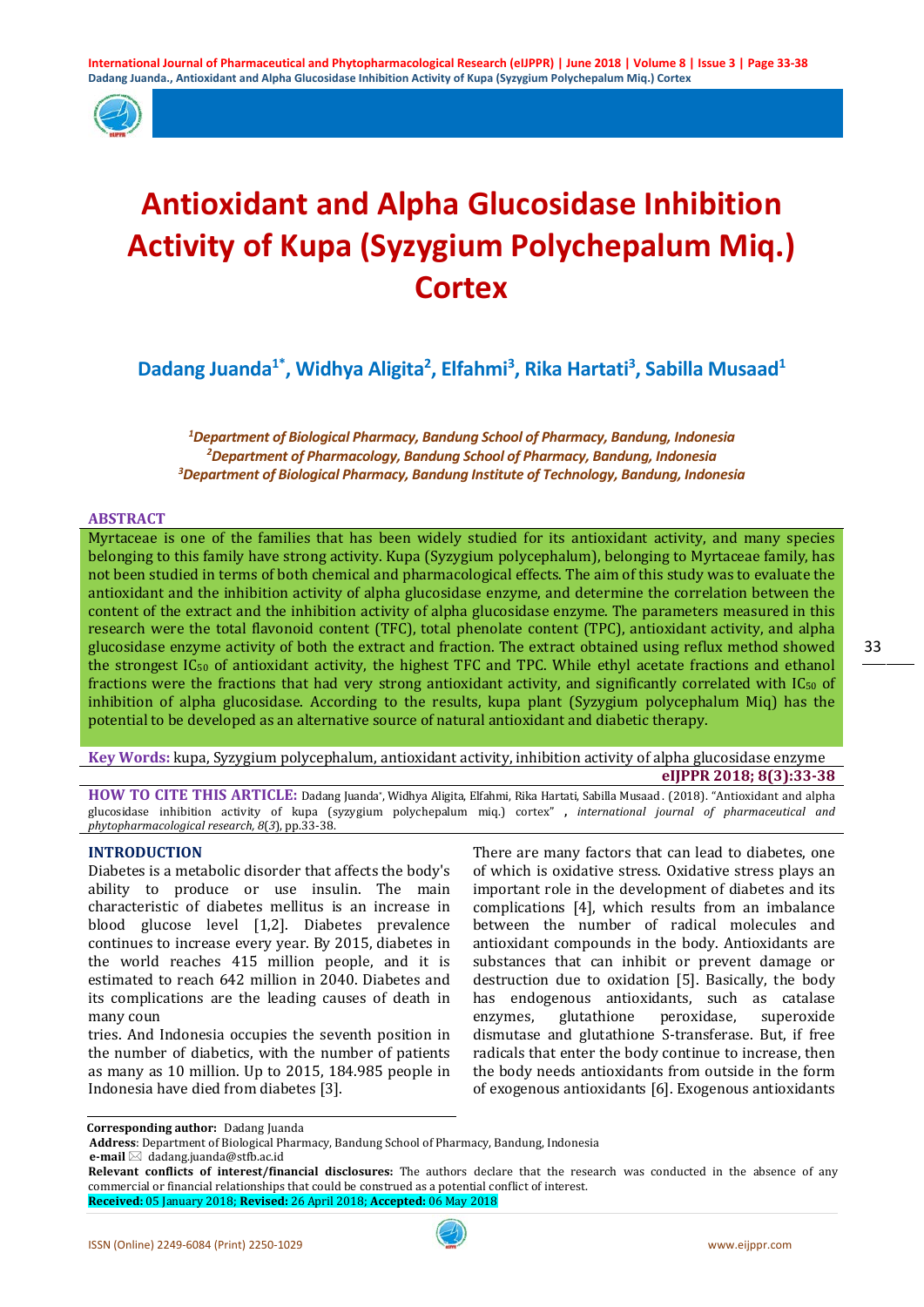#### **International Journal of Pharmaceutical and Phytopharmacological Research (eIJPPR) | June 2018 | Volume 8 | Issue 3 | Page 33-38 Dadang Juanda., Antioxidant and Alpha Glucosidase Inhibition Activity of Kupa (Syzygium Polychepalum Miq.) Cortex**

can be found in abundance in both vegetables and fruits [7]. The antioxidant effects of these exogenous sources are mainly due to the presence of phenol compounds such as flavonoids, phenolic acids, and tannins [8,9,10].

The plant that has been widely evaluated for its antioxidant activity belonged to Myrtaceae family [11,12,13]. While kupa (Syzygium polycephalum Miq.), belonging to the Myrtaceae family, has not been studied in terms of both chemical and pharmacological effects. But based on the preliminary studies, kupa cortex showed the strongest antioxidant activity, with the IC50 value for ethanol extract of kupa cortex 12,58 μg / mL, compared to the fruit, leaves, and wood [14].

In Indonesia, people recognize the kupa plant as a fruit plant. The kupa fruit is consumed as traditional salad, the leaves edible as fresh vegetables, and the wood part can be used for building constructions [15], while the cortex is used for the traditional treatment of dysentry [16]. However, in the Philippines, this plant is used to lower high blood pressure and high cholesterol level. The cortex part is used for the treatment of dysentry [17].

Kupa has been known to have some pharmacological activities such as antidiabetes, antifungi and antioxidants. Kupa ethanol extract has the activity as antihiperglikemia with the mechanism of inhibiting alpha glucosidase enzyme with  $IC_{50}$  value = 37,74 ppm [18]. Some fractions of kupa lignum had antifungal activity [19]. The ethanol extract of kupa cortex had antioxidant activity with  $IC_{50}$  12,584  $\mu$ g / mL and vitamin C with  $IC_{50}$  8,946 μg / mL as a standard drug [14].

The aim of this study was to evaluate the antioxidant and the inhibition activity of alpha glucosidase enzyme, and determine the correlation between the content of the extract and the inhibition activity of alpha glucosidase enzyme.

# **MATERIAL AND METHODS Materials**

DPPH (2,2-diphenyl-1-picrylhydrazyl), gallic acid, quercetin, beta carotene purchased from Sigma-Aldrich (MO, USA), kupa cortex (Syzygium polycephalum), ethanol were the materials used in this study. All the reagents were of analytical grades.

# **Extraction**

Kupa (Syzygium polycephalum) cortex was obtained from Banjaran area, Bandung, West Java, Indonesia. Fresh plants were dried at 60-70°C, and then ground into small pieces. The plant identification and authentication were performed by Department, Padjajaran University. Phytochemical screening included examination flavonoids, saponins, quinones, phenolic, tannins, and steroids / triterpenoids compound. The extraction method was macerated using 95% ethanol, and then concentrated using rotary evaporator.

# **Determination of Total Flavonoid Content (TFC)**

The samples and standards were dissolved in methanol added 2% AlCl3 in 95% ethanol in a 1: 1 volume ratio, and incubated for 1 hour. The absorbance was measured at a wavelength of 420 nm using an ultraviolet-visible spectrophotometer. Flavonoid content was calculated against the calibration curve with quercetine as a standard flavonoid compound with a range concentration of 8 to 20 μg / mL in methanol [20,21].

# **Determination of Total Phenolic Content (TPC)**

The determination of phenol content in the extract was analyzed by using folin-ciocalteu reagent. The solution was prepared by dissolving the extract with methanol-water (1: 1), then filtered using Whatman paper no 4. As much as 0.5 mL of the sample extract was added with 5 ml of Folin-ciocalteu reagent (previously diluted with water 1: 10), and then incubated for 15 minutes. The standard phenolic compound was gallic acid. The standard underwent the same treatment as the extract. The extracts and standards were measured at a wavelength of 765 nm. The total phenolic content was calculated as gallic acid (GAE mg) from the calibration curve [22].

### **Evaluation of Antioxidant Activity**

Evaluation of antioxidant activity was performed on ethanol extract. The reagents used are DPPH (1,1-<br>diphenyl-2-picrylhydrazyl). and measured by diphenyl-2-picrylhydrazyl), and measured by spectrophotometry. The samples and standards dissolved in methanol were added to DPPH stock solution (ratio 1: 1), and then incubated for 30 min at room temperature using a dark aluminum foil coated container in a closed state. The absorption was measured at 516 nm wavelength. The percent of decrease in DPPH absorbance was calculated using the formula:

 $I(\%) = (A_0 - As)/A_0 \times 100$ 

I: percent decrease in absorbance of DPPH

Ao: absorbance of control DPPH solution

As: absorbance of sample solution after DPPH is added The correlation between the percentage of decrease of DPPH absorbance in stock solution was determined. The effective concentration value was calculated from the regression equation obtained by entering the 50% inhibition as the dependent variable [21,23,24].

# **In Vitro Alpha Glucosidase Inhibitory Activity Evaluation**

The inhibitory activity of alpha glucosidase was carried out by using purified and commercial alpha glucosidase enzymes, a measurement based on methods reported by [26]. Alpha glucosidase enzyme of 100 μL (0.45 units / mL) was added with 25 μL glutathione (1.0 mg / mL), 100 μL phosphate buffer 0.67 mM (pH 6.8), and 725 μL extract with various concentrations. The mixture was stirred and incubated at room temperature for 10 min, and then 50 μL PNPG (0.01 M) was added. The absorbance was measured by a spectrophotometer at 405 nm  $\lambda$  every 30 seconds for 5 minutes. The inhibitory activity was calculated by comparing the absorbance of the extract to the acarbose as a standard drug [25].

**RESULTS AND DISCUSSION**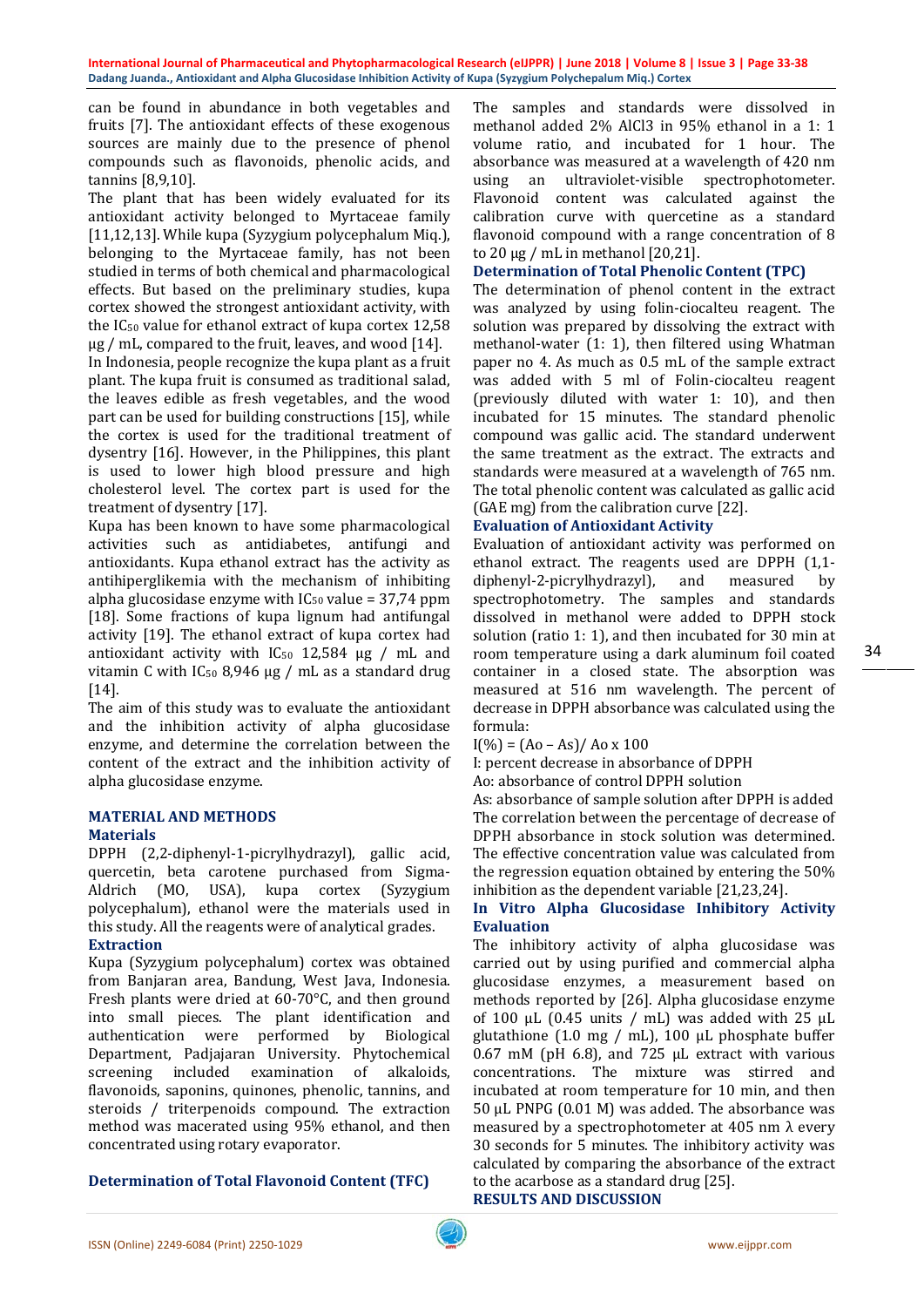The antioxidant activity, flavonoid, phenolic and carotenoid content of kupa cortex extracts from different extraction methods are presented in Table 1.

The method used in this study was maceration and reflux with ethanol 96% as a solvent.

| Extraction method |      | Yielded extract Specific gravity | Antioxidant           | Total flavonoid Total phenolic |                      | Total carotenoid     |
|-------------------|------|----------------------------------|-----------------------|--------------------------------|----------------------|----------------------|
|                   | (%)  | (g/ml)                           | activity <sup>1</sup> | content <sup>2</sup>           | content <sup>3</sup> | content <sup>*</sup> |
| Maceration (ME)   | 2.2  | 0.819                            | 24.248                | $0.889 + 0.009$                | $14.493 + 0.537$     | $0.336 + 0.221$      |
| Reflux (RE)       | 1.89 | 0.836                            | 19.325                | $1.229 + 0.063$                | $17.453 + 0.849$     | $0.187 + 0.009$      |

**Table 1.** Antioxidant activity and flavonoid, phenolic and carotenoid content of Syzygium polycephalum

<sup>1</sup>IC<sub>50</sub> ( $\mu$ g/ml), <sup>2</sup>mg quercetin equivalent/ 100 mg extract, <sup>3</sup>mg GAE equivalent/ 100 mg extract, <sup>4</sup>mg carotenoid equivalent/ 100 mg extract

The extract obtained from the reflux method gave a greater amount of extract than the maceration method, and it was comparable to higher levels of flavonoid and phenolic content of the reflux extract. The reflux is a hot extraction, and heating can increase the amount of extracted compounds. The results were inversely proportional to total carotenoid content,the extract of maceration had higher carotenoid content than the reflux extract, ie,  $0.336 \pm 0.221$  and  $0.187 \pm$ 0.009 mg carotenoid equivalent / 100 mg extract, respectively. This might be due to unstable carotenoid compounds to heat, so the use of heat would lead to the decomposition of carotenoids and lessen the extract's total carotenoid content.

Reflux extract had stronger antioxidant activity than maceration extract with IC50 values 19,325 and 24.248 μg / ml, respectively. This might be due to the point that reflux extract had higher total flavonoids and phenolic content. According to the phytochemical screening, the extract of kupa cortex contained flavonoid, tannin, phenolic compound, quinone, saponin, and steroid/ triterpenoud compound. Phenolic compound is distributed widely in plants,

and has antioxidant activity. Phenolic compound, flavonoid and terpenoids had activity by inhibiting alpha glucosidase enzyme.

# **IC50 of DDPH scavenging activity**

DPPH (2,2-diphenyl-1-picrylhydrazyl) is a soluble free radical in methanol, and ethanol has a maximum absorption at 515-520 nm. DDPH free radicals are characterized by purple, and will turn yellow when stabilized by antioxidants.

The evaluation procedure followed Blois [23], DDPH was dissolved in methanol and the obtained maximum absorption was at 516 nm. The samples and standards were dissolved in methanol, extracts and fractions with various concentrations mixed with 60 μg/ml DPPH (1: 1), after incubation for 30 minutes, the absorbance was measured at 516 nm using Shimadzu® UV-1800 UV-Vis spectrophotometer. As standard drug used ascorbic acid, the sample and standard measurements were done three times. Antioxidant activity was determined by calculating the percentage of DPPH inhibition and determination of IC50 from the obtained calibration curve [24].





35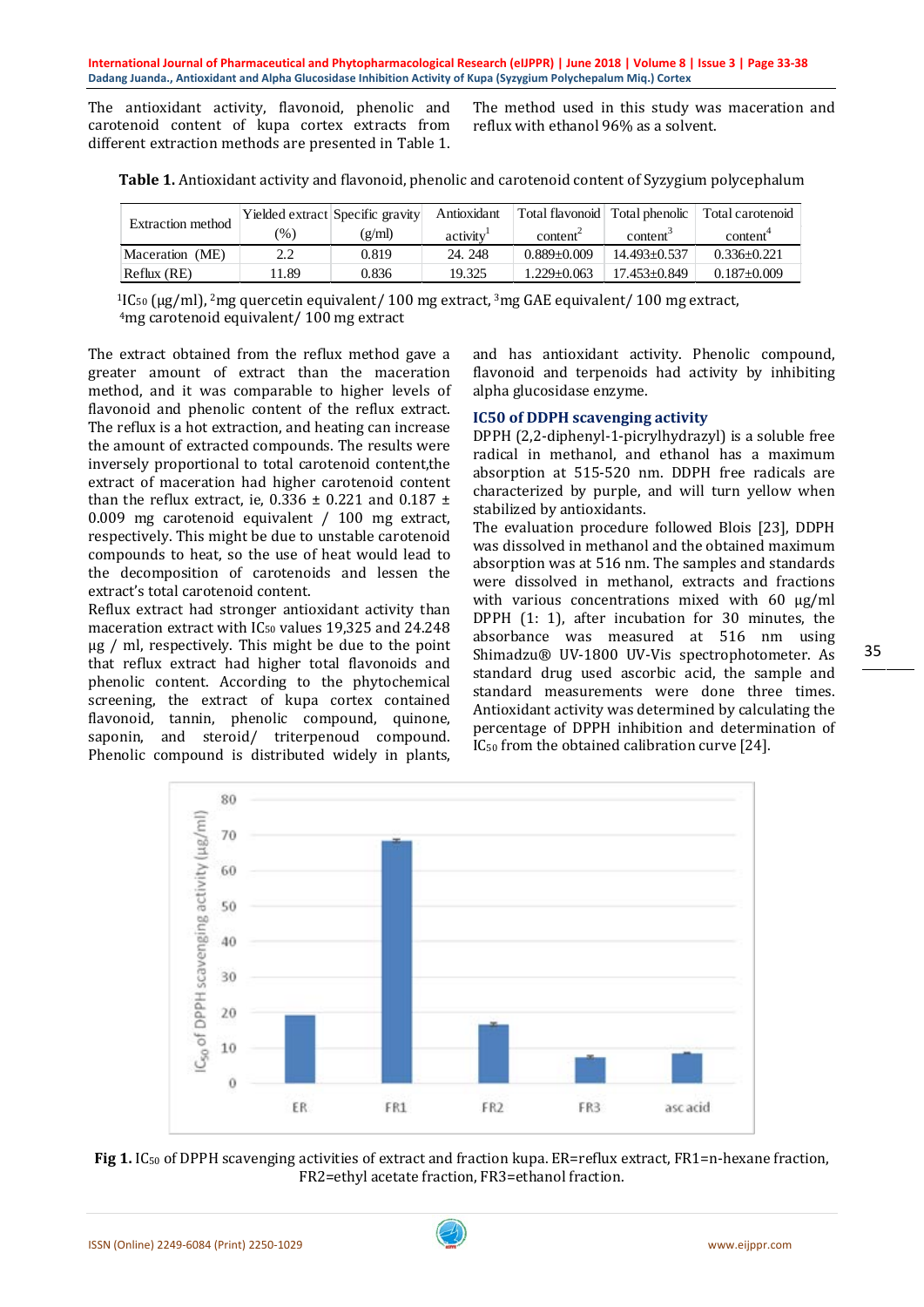**International Journal of Pharmaceutical and Phytopharmacological Research (eIJPPR) | June 2018 | Volume 8 | Issue 3 | Page 33-38 Dadang Juanda., Antioxidant and Alpha Glucosidase Inhibition Activity of Kupa (Syzygium Polychepalum Miq.) Cortex**

DPPH inhibition activity evaluation results could be seen in Fig 1. Inhibition concentration 50 ( $IC_{50}$ ) was a concentration that could decrease the activity of 50% of DPPH. The smaller the value of IC50, the stronger the antioxidant activity.

A compound with  $IC_{50}$  below 50 µg / ml was classified into very active antioxidant category. Fig 1 showed that reflux ethanol extract  $(ER)$  with  $IC_{50}$  value of 19.325 μg / ml, ethyl acetate fraction (FR2) with IC<sub>50</sub> value of 16.728 μg/ml, ethanol fraction (FR3) with IC<sup>50</sup> value of 7.567 μg/ml, and ascorbic acid as a standard drug with  $IC_{50}$  value of 8,698 μg / ml were included in this category. The compounds in the extract were separated according to their polarity by liquid-liquid extraction, so that each fraction had different<br>antioxidant activity. Flavonoid and phenolic antioxidant activity. Flavonoid and compounds had good solubility in ethyl acetate and ethanol, so these two fractions had a stronger antioxidant activity compared to n-hexane fraction.

And according to the results, the extract had stronger antioxidant activity compared to the ascorbic acid as a standard drug.

# **Total Flavonoid content (TFC)**

The flavonoid level of the extract and fraction were calculated using the calibration curve equation of quercetin y =  $0.032x + 0.080$ , R<sup>2</sup> = 0.998. TFC of reflux ethanol extract (ER) was 1.229 mg QE / 100 mg extract. The extract was fractionated with liquid-liquid extraction, so that the compounds in the extract will be separated according to their polarity. The results can be seen in Fig 2. Flavonoid level for the fraction of n-hexane, ethyl acetate and ethanol were 0.517, 1.304, 2.987 mg QE / 100 mg fraction, respectively. Ethanol had the highest concentration of flavonoid compared to the other fractions. It was because of the reason that many of the flavonoids had a high polarity, so it was more soluble in ethanol rather than in n-hexane or ethyl acetate.



**Fig 2.** Total flavonoid content of extract and fraction kupa. ER=reflux extract, FR1=n-hexane fraction, FR2=ethyl acetate fraction, FR3=ethanol fraction.

#### **Total phenolic content (TPC)**

The phenolic compound level of the extract and fraction were measured using calibration curves of gallic acid  $y = 0.005x + 0.005$ ,  $R^2 = 0.995$ . The TPC of extract ethanol reflux (ER) was 17.453 mg GAE / 100 mg extract. The extract was fractionated using liquidliquid extraction, so that the compounds in the extract will be separated according to the polarity. The results can be seen in Fig 3. The TPC for n-hexane, ethyl acetate, and ethanol fraction were 12.327; 22.707; 27.480 mg QE / 100 mg fraction, respectively.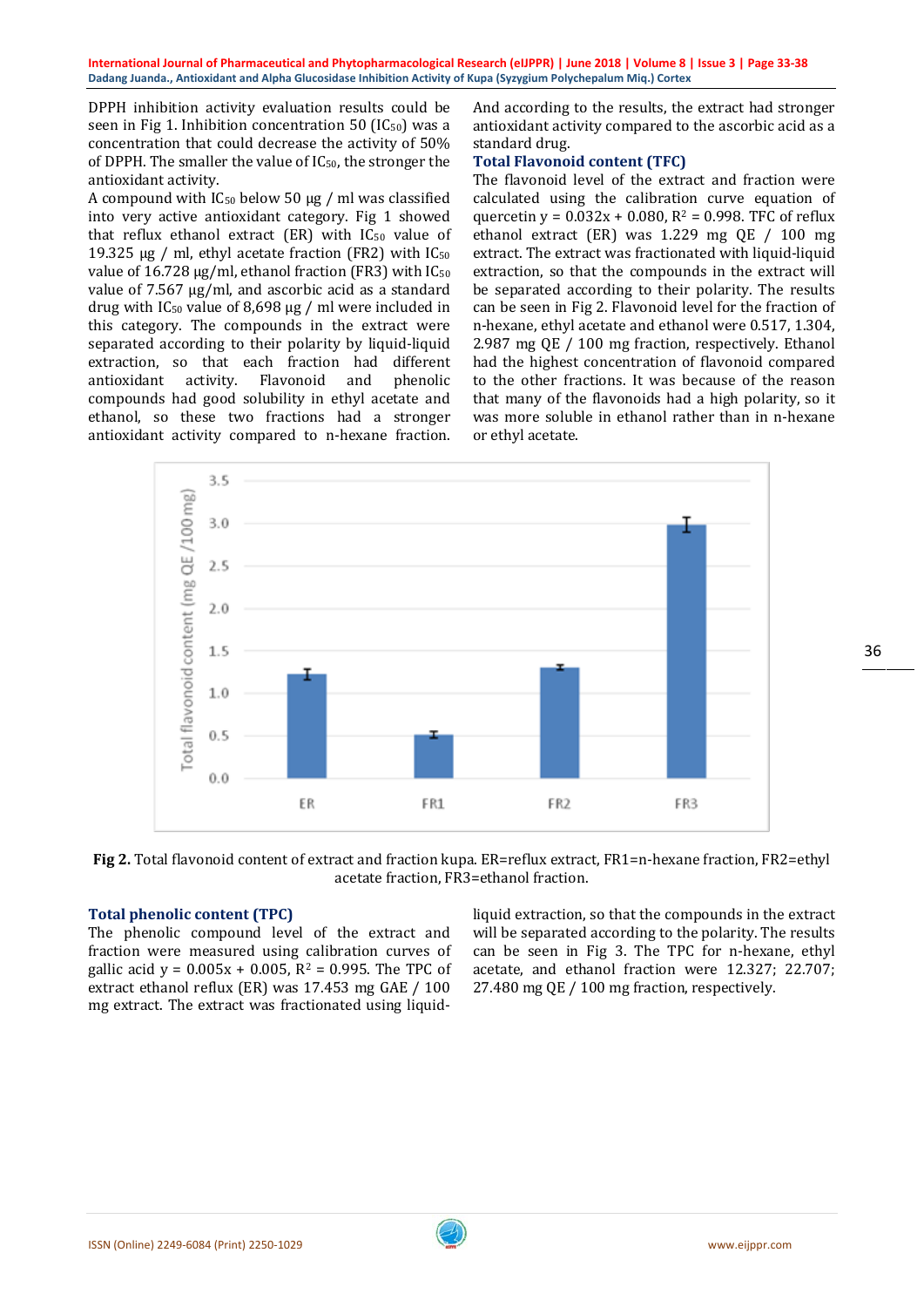

**Fig 3.** Total phenolic content of extract and fraction kupa. ER=reflux extract, FR1=n-hexane fraction, FR2=ethyl acetate fraction, FR3=ethanol fraction.

The optimization of enzyme concentration was performed to determine the optimal concentration of the enzyme. The enzyme concentrations were 0.3; 0.4; 0.5; and 0.6 U/mL with pNPG substrate concentration (p-nitrophenyl-α-D-glucopyranoside) 20 mM. Based on the optimization result, the enzyme concentration of 0.5 U/mL gave the highest absorbance, which was 0.811 and still in optimal absorbance range according to Lambert-Beer. The higher the absorbance, the more products were formed, so that the enzyme concentration and the substrate was said to be optimal. Furthermore, the enzyme concentration used was 0.5 U / mL and the substrate concentration used was 20 mM.

The  $\alpha$ -glucosidase enzyme inhibiting activity was performed on ethanol extract and the fractions obtained from liquid-liquid extraction, which were nhexane fraction, ethyl acetate fraction, and ethanol fraction; and acarbose as standard drug. Acarbose was an α-glucosidase-inhibiting agent commonly used in the treatment of type 2 diabetes mellitus. The principle of reaction occurring between the enzyme and the substrate was the hydrolysis of the pNPG substrate by the  $\alpha$ -glucosidase enzyme into glucose and p-nitrofenol which produced the yellow color. Inhibitory activity was measured by absorbance of yellow p-nitrofenol at a wavelength of 405 nm.

The result showed that ethanol fraction had the strongest enzyme inhibiting activity with  $IC_{50}$  2.97  $\mu$ g / mL, while acarbose had  $IC_{50}$  value of 9.68  $\mu$ g / mL. Many compounds of natural materials such as terpenoids, flavonoids, and phenolics have potential as antidiabetes. Some flavonoids, polyphenols, and sugar derivatives effectively inhibit the activity of the αglucosidase enzyme.

| Table 2. Pearson's correlation coefficient of total        |
|------------------------------------------------------------|
| flavonoid compound (TFC), total phenolic compound          |
| (TPC), $IC_{50}$ of DPPH and $IC_{50}$ of inhibition alpha |

| ziucosidase |  |
|-------------|--|
|             |  |

|                    | $IC_{50}$ inhibition alpha<br>glucosidase | <b>TFC</b> | <b>TPC</b> |  |  |  |
|--------------------|-------------------------------------------|------------|------------|--|--|--|
| $IC_{50}$ DPPH ER  | $-0.98$                                   | $-0.746$   | 0.95       |  |  |  |
| $IC_{50}$ DPPH FR1 | $-0.631$                                  | 0.568      | $-0.914$   |  |  |  |
| $IC_{50}$ DPPH FR2 | $0.997*$                                  | $-0.434$   | 0.487      |  |  |  |
| $IC_{50}$ DPPH FR3 | $0.998*$                                  | 0.875      | 0.539      |  |  |  |

\*Correlations significant at the 0.05 level

The antioxidant activity of the hexane fraction (FR1) was positively correlated with total phenolic compound (TFC,  $r = 0.568$ ), and negative correlation to IC<sub>50</sub> inhibition alpha glucosidase ( $r = -0.631$ ), and negatively high correlation with TPC  $(r = -0.914)$ . The antioxidant activity of ethyl acetate fraction (FR2) was significantly correlated with IC<sub>50</sub> inhibition alpha glucosidase ( $r = 0.997$ ) and positively correlated to TPC  $(r = 0.487)$ . The antioxidant activity of the ethanol fraction (FR3) was significantly correlated with IC50 inhibition alpha glucosidase ( $r = 0.998$ ), and positively correlated with TFC and TPC  $(r = 0.875, r = 0.539, r)$ respectively) (Table 2).

# **CONCLUSSION**

Reflux extraction provided the extract with the strongest  $IC_{50}$  antioxidant activity, and the highest TFC and TPC. Ethyl acetate fractions and ethanol fractions were the fractions that had very strong antioxidant activity, and significantly were correlated with IC<sub>50</sub> inhibition alpha glucosidase. According to these results, kupa plant (Syzygium polycephaum Miq) has the potential to be developed as an alternative source of natural antioxidant and diabetic therapy.

ISSN (Online) 2249-6084 (Print) 2250-1029 www.eijppr.com